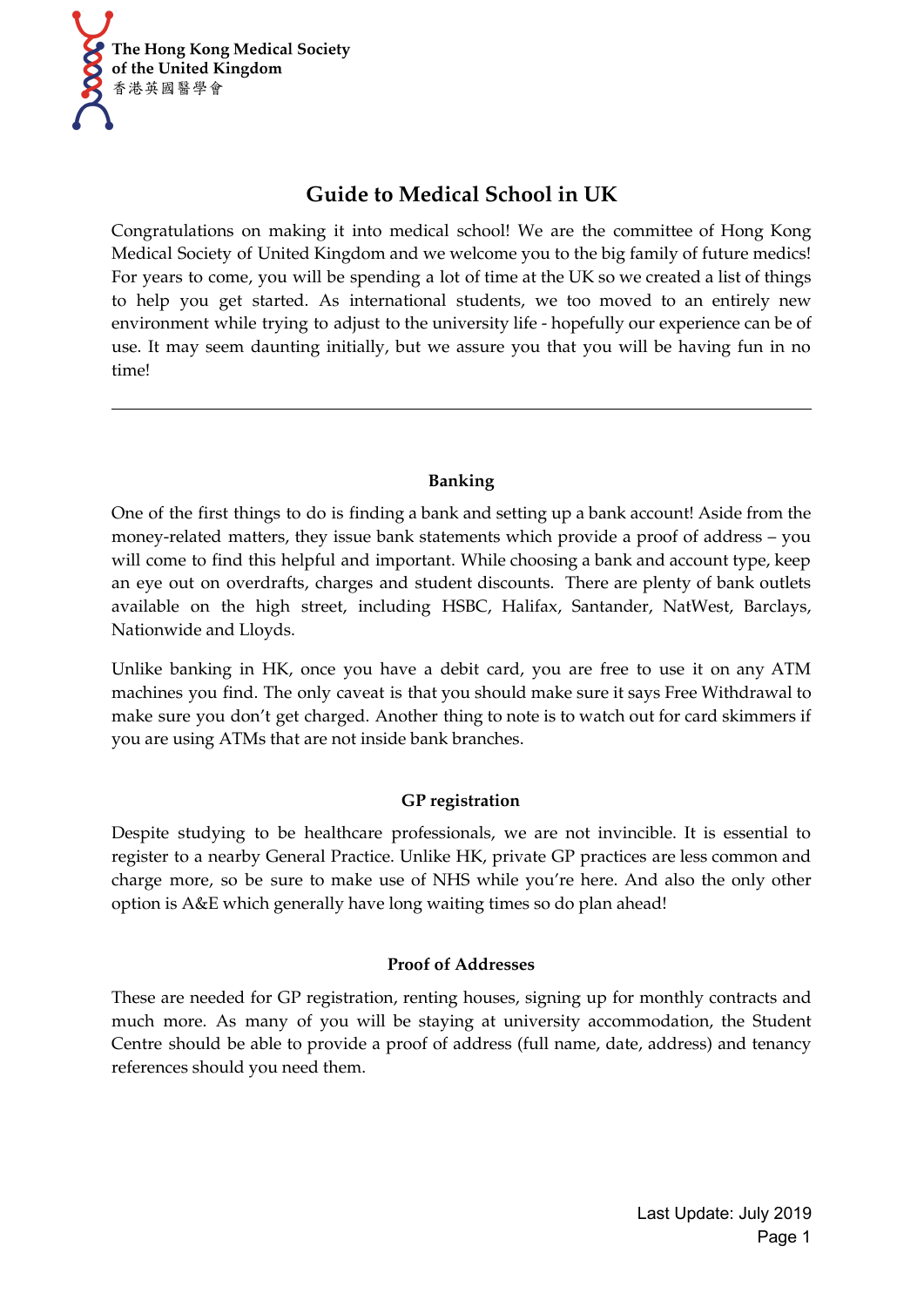

#### **BRP**

The Biometric Residence Permit is a ID card form of your visa, introduced in recent years and replaces the old-school visa vignette that you find in your passport. It will have all your personal information as well as your right to study/public resources in UK. Once you have received your university's confirmation and Confirmation of Acceptance of Studies (CAS), you should apply for your visa at least 2 months before your current visa ends, or as soon as you can. If there is any uncertainty, please do not delay contacting your university's student centre or the British Immigrations department.

This card is extremely important so try not to lose it! It is a lot of trouble and costly to replace. For those who enjoy nights out, you might also want to apply for a UK driver's licence as a form of ID, so that your HKID/passport/BRP can be kept safe at home.

## **Travelling**

you enjoy travelling by bus, tube or train, getting around in London can be expensive. Luckily, students are eligible for the 16-25 railcard which provides a 33% discount on rail fares. Even if you only intend to use the tube, it is still useful; you can extend it to your Oyster card and get the same discount for off-peak journeys and the daily cap (beyond which journeys will be free). Applications can be made online or at a rail station - to extend the discount to your Oyster, just visit a tube station and fill out a form! There is also a 'Hopper Fare' for those with contactless/Oyster: you get a second bus/tram journey free within one hour of touching in for the first bus/tram ride. Citymapper is an excellent application for planning journeys around the city. You may also have seen commuters using Boris Bikes (red bicycles) around London and you can rent these at any of the bicycle stations for as little as £2.

Peak and Off-Peak hours for London public transport system (TFL) are as follows:

**Peak fares** on weekdays 06:30 – 09:30 and 16:00 - 19:00

**Off-Peak** at all other times as well as those travelling from non-Zone 1 station to Zone 1 between 16:00 - 19:00 on weekdays

#### **Mobile**

There are numerous networks available in the UK, and living in a populated city like London means you usually won't have to worry about losing signal. There are two options when it comes to joining a network: using Pay-as-you-go (PAYG) or signing up for a plan. For those who are unfamiliar, PAYG is when you pay/top-up credit on your SIM card to use it. PAYG is generally aimed at those who do not call/text/use internet much while those using plans can afford heavier use (though at a higher, recurring monthly cost).

The common networks include Three, O2, Vodafone, GiffGaff, BT, EE, Talk mobile and Tesco mobile. There are also networks that offer very cheap international calls like Lebara,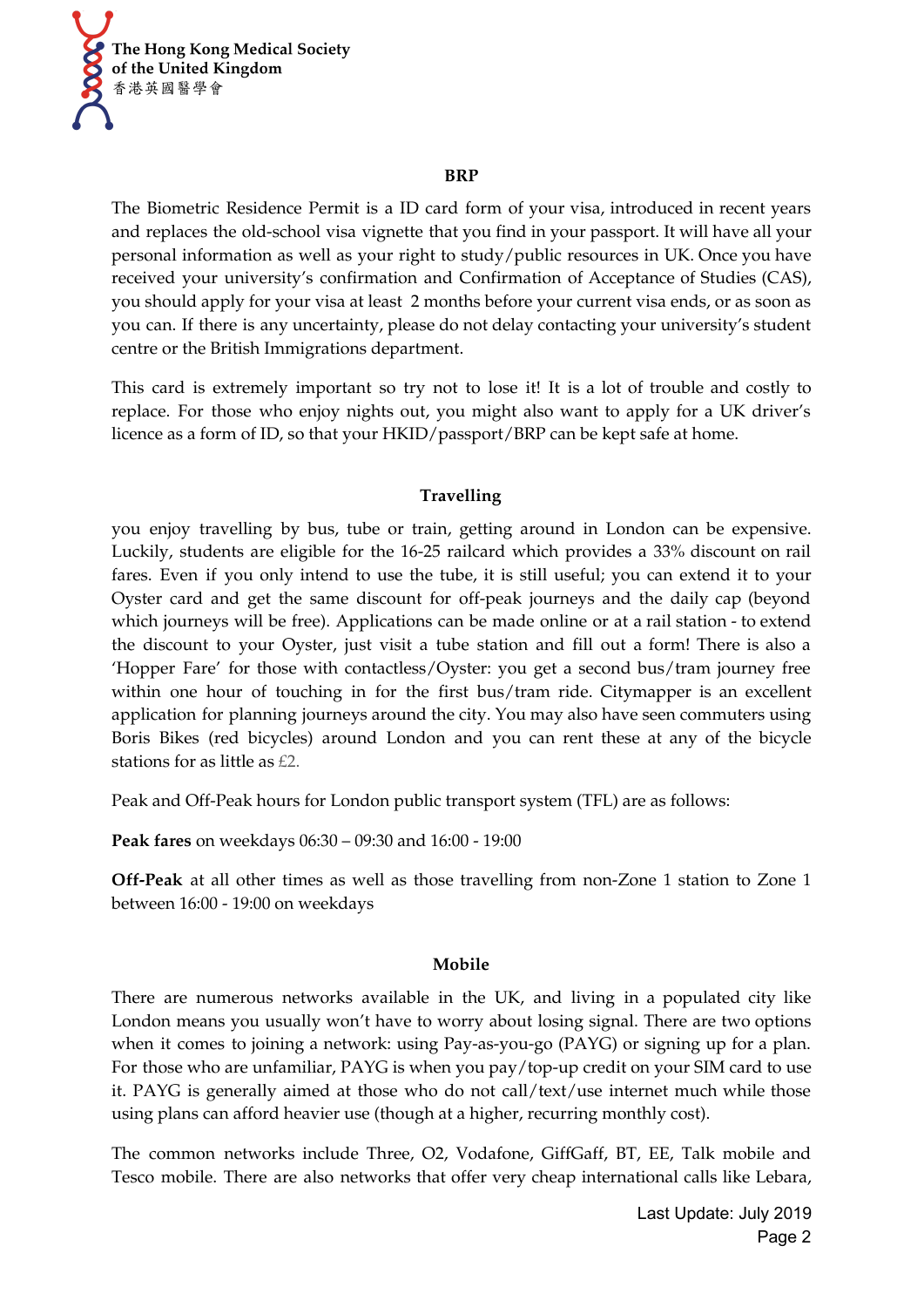

but do watch out for high local call and data rates. Given that most calls and messages can be made over the internet for free, hefty fees can be avoided by going for plans that offer lots of data. For those that intend to use PAYG, pay attention to how and when your credit expires as you might leave the SIM unused for extended periods of time over long breaks. And also look out for freebies that these networks offer, e.g. Three regularly gives free coffees and discounts via their Wuntu app.

#### **Internet**

Unlike MTR in Hong Kong, there is no signal when you travel by tube (applies to most areas of London except some Zone 5 or 6 journeys). If you use certain network or broadband providers, there is an option to connect to Virgin Media Wifi while at tube stations (not present at all stations). Those on 3 network or have a Virgin Media account for home broadband will be able to register and use free underground wifi. However, wifi is only available at stations and not in the tunnels between stations, which means you have less than a minute to connect while the train makes its stops.

Similarly, those with BT broadband at home will be able to use public wifi named BT Wifi with FON or BT Wifi X for free by simply logging into your BT account in pop-ups. Very useful when at temporary accommodations with poor wifi.

### **Computer Essential**

For those who do not have MIcrosoft Office programs installed, most universities will be happy to provide you with a legitimate copy. If your default access to university email is via Office 365, there should be options to use an online version of most programs eg Word, Excel, Powerpoint, etc. They may include a free One Drive which is a cloud storage solution.

An alternative is to use Google Drive, also cloud storage, which provides free online equivalents to Word, Excel and Powerpoint and is very convenient when it comes to collaborative work with others. This comes with a free 15 GB storage when you set up a Google account (you already have one if you already use Gmail).

#### **Student Discounts**

If you shop at Waitrose, Tesco or Sainsbury's, be sure to sign up for their loyalty cards early on as they will give you coupons for free. Take full advantage of offers available from different banks. For example, Santander gives a free 4-year Railcard to students (conditions apply). NUS cards also offer discounts on Railcards, restaurants and apparel stores. NUS also offer international cards which can get you discounts across many countries. Additionally, signing up to UNIDAYS online provides students a massive selection of student discounts, both in-store and online. Every penny counts!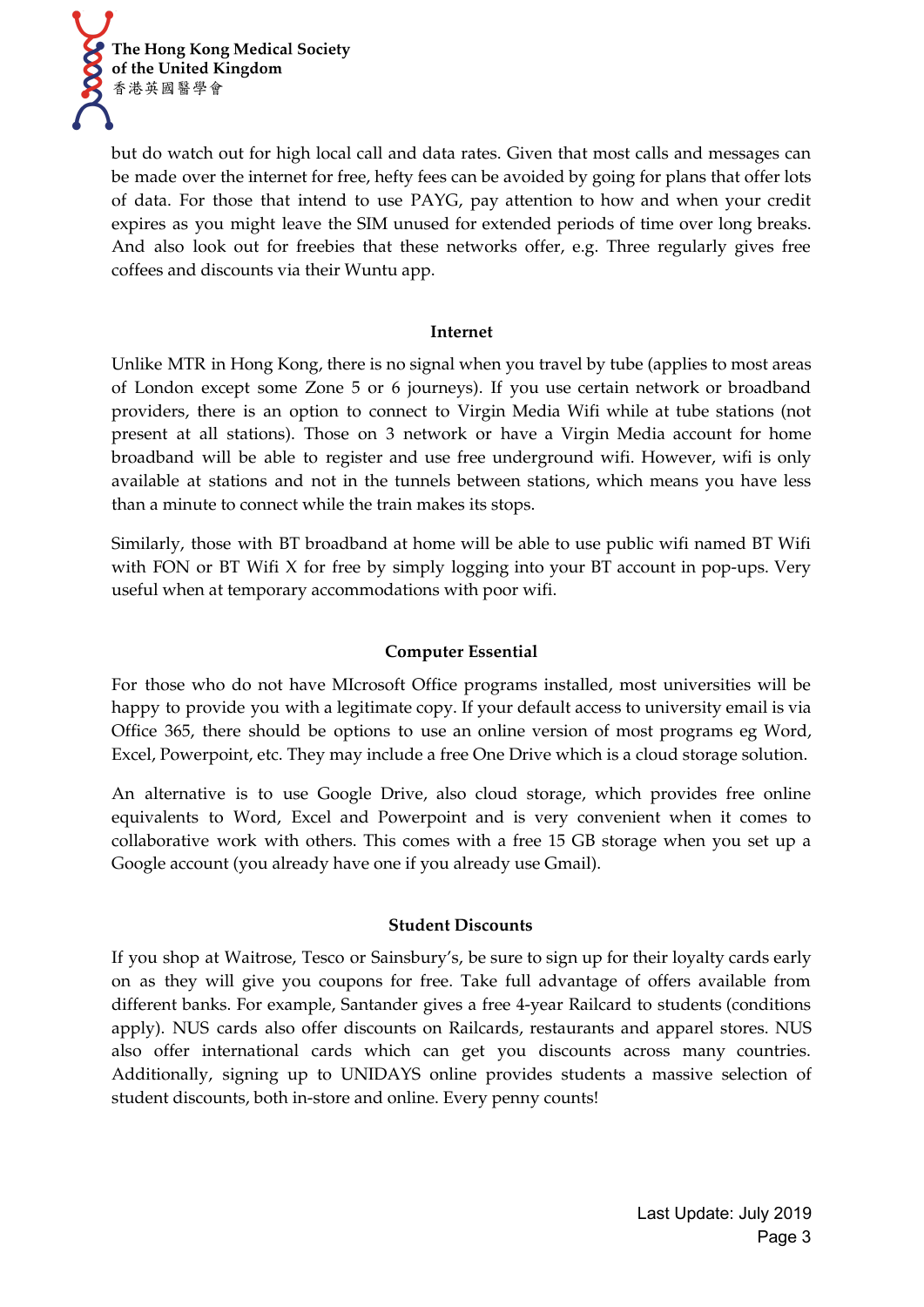

## **Shopping and Groceries**

For those who loves shopping or just feel like being lazy, Amazon Prime is always an option. Amazon itself provides free delivery for most things, but they also offer student prime (one day delivery of some items at no extra cost) free of charge for the first 6 months and then membership at half price for up to 4 years. Prime also comes with Amazon Music and Video which is similar to Spotify and Netflix, however their selections are not always the best.

Not every town or city in UK will be as convenient as the life we live in Hong Kong and you may find your weekly grocery trips too much trouble. Sainsbury's and Tesco also provide delivery services if you shop online. And if you sign up for their loyalty cards, you will occasionally receive coupons for online shoppings. You might also consider trying Ocado, which is similar supermarket but only online. Hello Fresh is another option, where you can have pre-portioned ingredients and recipes delivered to you.

For electronics and household items, you might find what you need at Argos. You can find their catalogue in-store or online and they offer same day delivery/collections too.

## **Moving Out of Halls**

We know this seems very far into the future, but it is nonetheless useful to keep in mind throughout the year. Take your time to pick your housemates carefully and don't be afraid to negotiate for the right house. As international students, it is quite likely that you will need to have a place to store your belongings during the summer (if your contract with halls end quite early), so you may need to pay rent over the summer unless you find other arrangements. One tip is to spend a decent amount of time planning, so as to avoid having to discard loads of useful things that can't fit into the luggage at the last minute. There is likely to be an accommodation group for your university that makes housemate/house hunting less of a headache, so be sure to find out about these on Facebook or other platforms.

We can also recommend some professional storage facilities that students can contact to temporarily deposit some belongings at a relatively cheap rate, such as ABC Self Storage (good option for those who need to store luggage long-term, but are unsure for exactly how long), SafeStore (has 107 facilities around London, so you can choose the nearest or most convenient facility, and also offers discount for long-term storage) and CityStasher. London airports also allow storage of items at a cost of  $£10 + £5$  per additional day.

Once you start renting a flat/house, you will also have to deal with council tax which pays for services such as rubbish collection . Fortunately, we are full time students and are not required to pay council tax. Once you move in, you should go to your local council's website and submit a student exemption. Please **do not ignore** this as they will assume everyone in the household is a working adult with no exemption and charge council tax and any non-payments. Although it varies between councils, they will most likely need you to provide a scan of a headed letter from university, stating your full name, new address,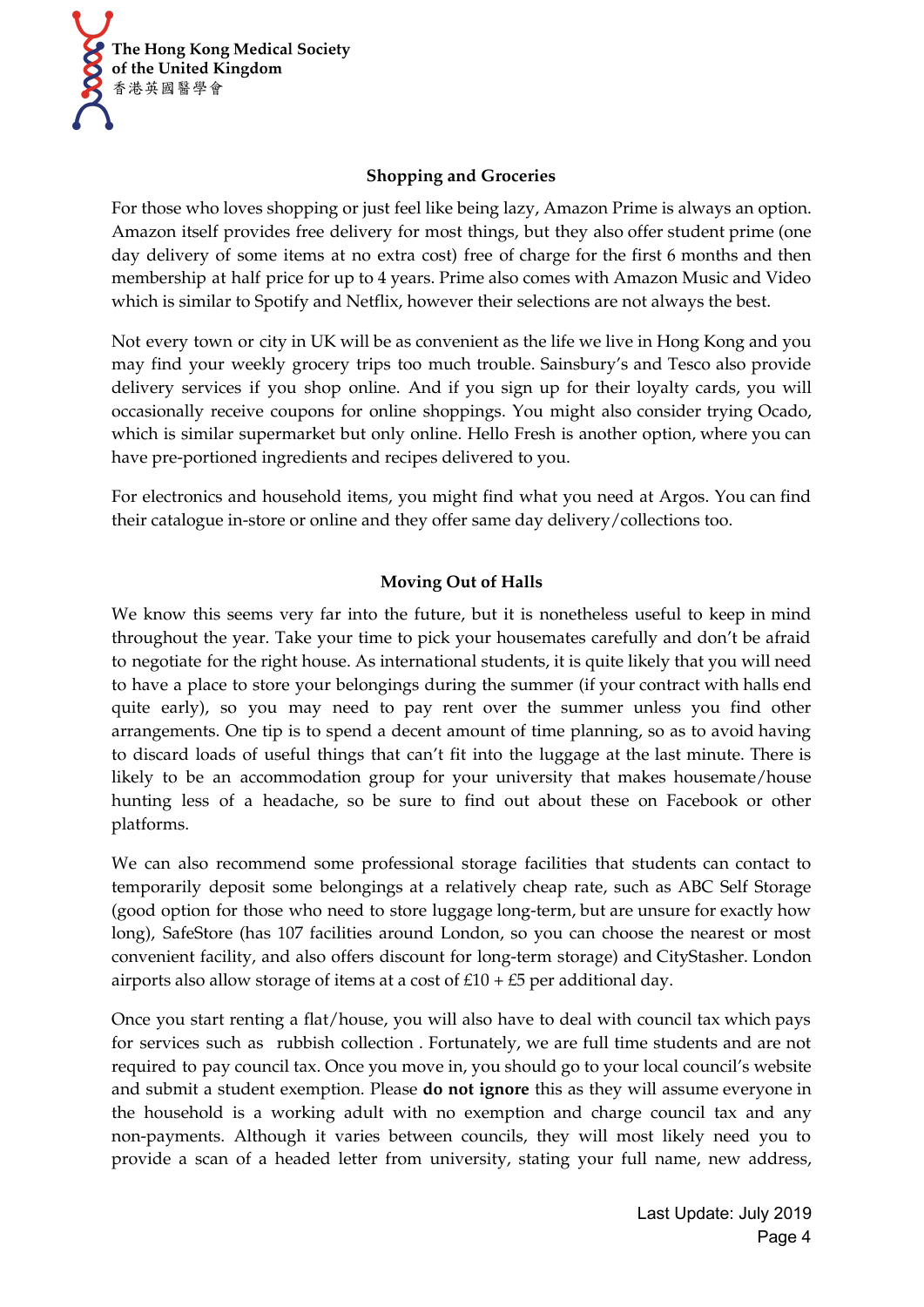

course duration and contact hours. Just reach out to your student centre and they will know what to give you!

## **Working in UK**

Many students may be interested in making some money while studying in UK and it is definitely possible to balance your work and study life. However, you must make sure you have the right to work in UK and need to check for other work restrictions (information available on visa/BRP cards).

If you earn up to certain amount of money, the government requires that you have a National Insurance Number. This is for tax purposes and makes sure any taxes you pay will be recorded against your name. Those born and raised in UK will be allocated a NI number, but if you are not native you will need to apply for one (only available via phone calls and may require interview).

For official NI website: click [here](https://www.gov.uk/apply-national-insurance-number) or full link below <https://www.gov.uk/apply-national-insurance-number>

#### **Safety**

For those who live in big cities like London, Manchester and Birmingham, please stay safe. Scammers and motorcycle gangs are on the rise and foreigners/internationals are often targeted. Pavements and traffic lights are hotspots for pickpockets and moped robbers, so keep your belongings safe at all times and don't use your phone while walking. There has also been a rise in hate crimes in London Underground, mostly involve people being pushed onto tracks. Please stay alert at all times.

Metropolitan Police recommendations [here.](https://www.met.police.uk/cp/crime-prevention/violence/stay-safe/)

#### **Study Resources**

There are plenty of question banks and youtube tutorials available for free that may help your studies. Most of these books will be available from library, so you don't have to buy them!

Video Tutorials: Armando Hasudungan, Acland anatomy, Sketchy Medical, Doctors in Training, Osmosis, Dr Najeeb, Pathoma

Books: Top 100 Drugs, ECG made easy, Oxford Handbook of Clinical Medicine, Netter's Atlas, Kumar and Clark, USMLE First Aid Step 1, Gray's Anatomy, Unofficial Guide to Medicine series (20% discount available), BNF (online/app/book)

Question banks: Pass Medicine (Pre-Clinical Sciences for free, clinical science £25/year), Pastest (£35/year), Geeky Medics (free), Acland (short anatomy quizzes)